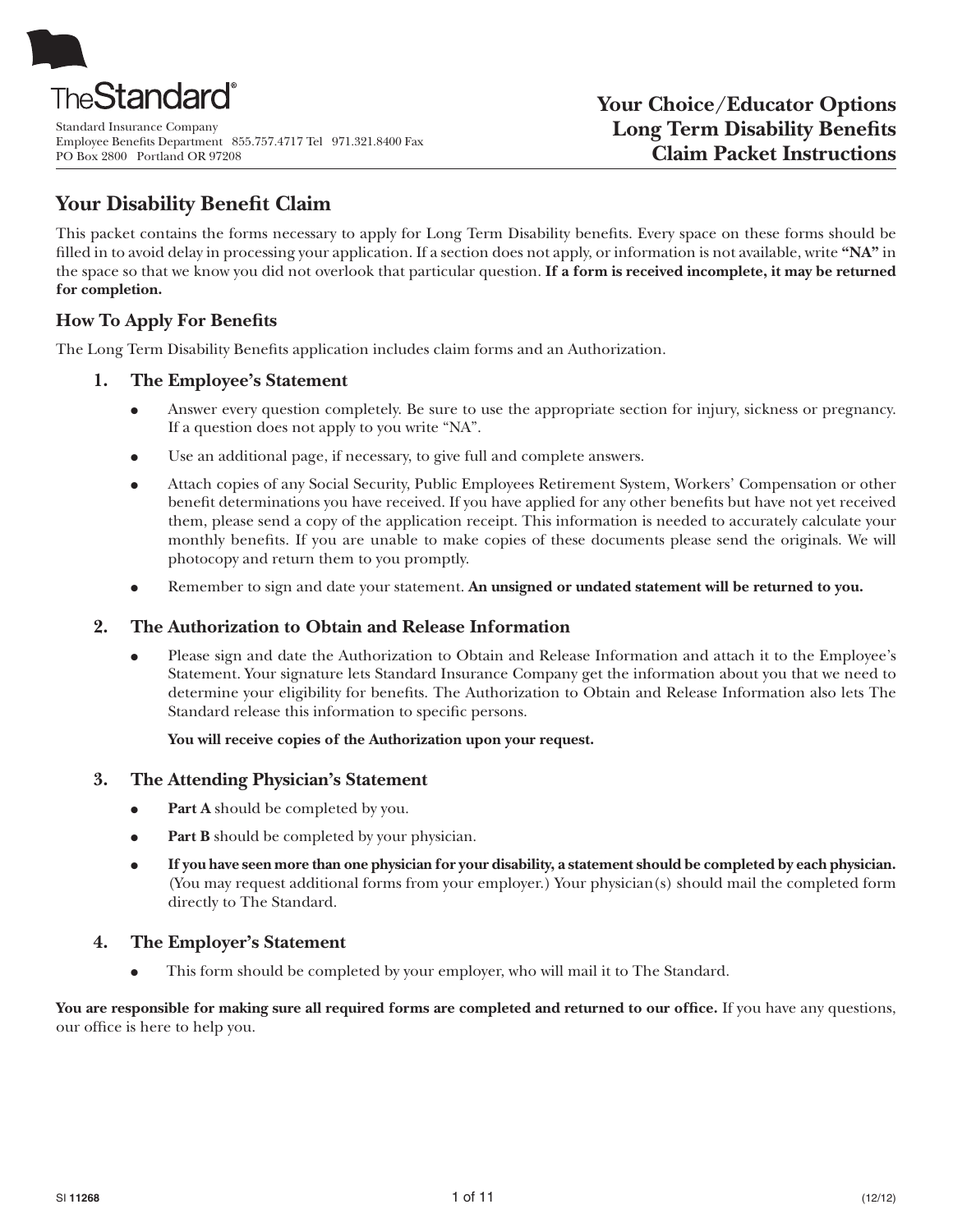**Reset**

*Please type or print. Form may be returned for unanswered questions.*

| Full Name<br><u> 1980 - Jan Sterling von Berling von Berling von Berling von Berling von Berling von Berling von Berling von B</u> |  |                                                   |
|------------------------------------------------------------------------------------------------------------------------------------|--|---------------------------------------------------|
| Address<br>and the control of the control of the control of the control of the control of the control of the control of the        |  | State ZIP                                         |
|                                                                                                                                    |  |                                                   |
| Birthdate <b>Experimental Contract of the Contract of Contract Contract of Contract Contract Only 100</b>                          |  | $\Box$ Male $\Box$ Female<br>Height Weight<br>Sex |
|                                                                                                                                    |  | Birthdate                                         |
| No. of Dependent Children <b>Example 20</b> Birthdate of Youngest                                                                  |  |                                                   |
| Do you need a translator? $\Box$ Yes $\Box$ No                                                                                     |  |                                                   |

# **2. Employment**

| Name of Employer <b>Example 2018 Contract Contract Contract Contract Contract Contract Contract Contract Contract Contract Contract Contract Contract Contract Contract Contract Contract Contract Contract Contract Contract </b> | Group Policy No. <u>________________________</u> |
|------------------------------------------------------------------------------------------------------------------------------------------------------------------------------------------------------------------------------------|--------------------------------------------------|
| State your job title and describe your duties at work.                                                                                                                                                                             |                                                  |
|                                                                                                                                                                                                                                    |                                                  |
| Last full day at work <b>Example 20</b> Date you became unable to work at your occupation as a result of disability                                                                                                                |                                                  |
| Are you now or have you worked at your occupation or any other occupation since the date of your injury? $\Box$ Yes $\Box$ No                                                                                                      |                                                  |
| Are you self-employed at any activity? $\Box$ Yes $\Box$ No                                                                                                                                                                        |                                                  |
| Have you returned to work? $\Box$ Yes $\Box$ No                                                                                                                                                                                    |                                                  |
|                                                                                                                                                                                                                                    |                                                  |
| If no, date expected to return part time Date expected to return full time                                                                                                                                                         |                                                  |
| Cause of disability: $\Box$ Motor Vehicle Accident $\Box$ Other Accident $\Box$ Illness $\Box$ Work Related Injury/Illness $\Box$ Pregnancy                                                                                        |                                                  |
| If your disability is work related, have you filed a Workers' Compensation claim? $\Box$ Yes $\Box$ No                                                                                                                             |                                                  |
|                                                                                                                                                                                                                                    |                                                  |

# **3. Sickness/Injury**

|                                                                                        | Date first noticed |
|----------------------------------------------------------------------------------------|--------------------|
|                                                                                        |                    |
| Have you ever had the same condition or a related illness before? $\Box$ Yes $\Box$ No |                    |
| 4. Pregnancy                                                                           |                    |

|                                                                                                                | Expected delivery date |
|----------------------------------------------------------------------------------------------------------------|------------------------|
| Actual delivery date services and the services of the services of the services of the services of the services |                        |
| Please indicate any foreseeable complications.                                                                 |                        |
|                                                                                                                |                        |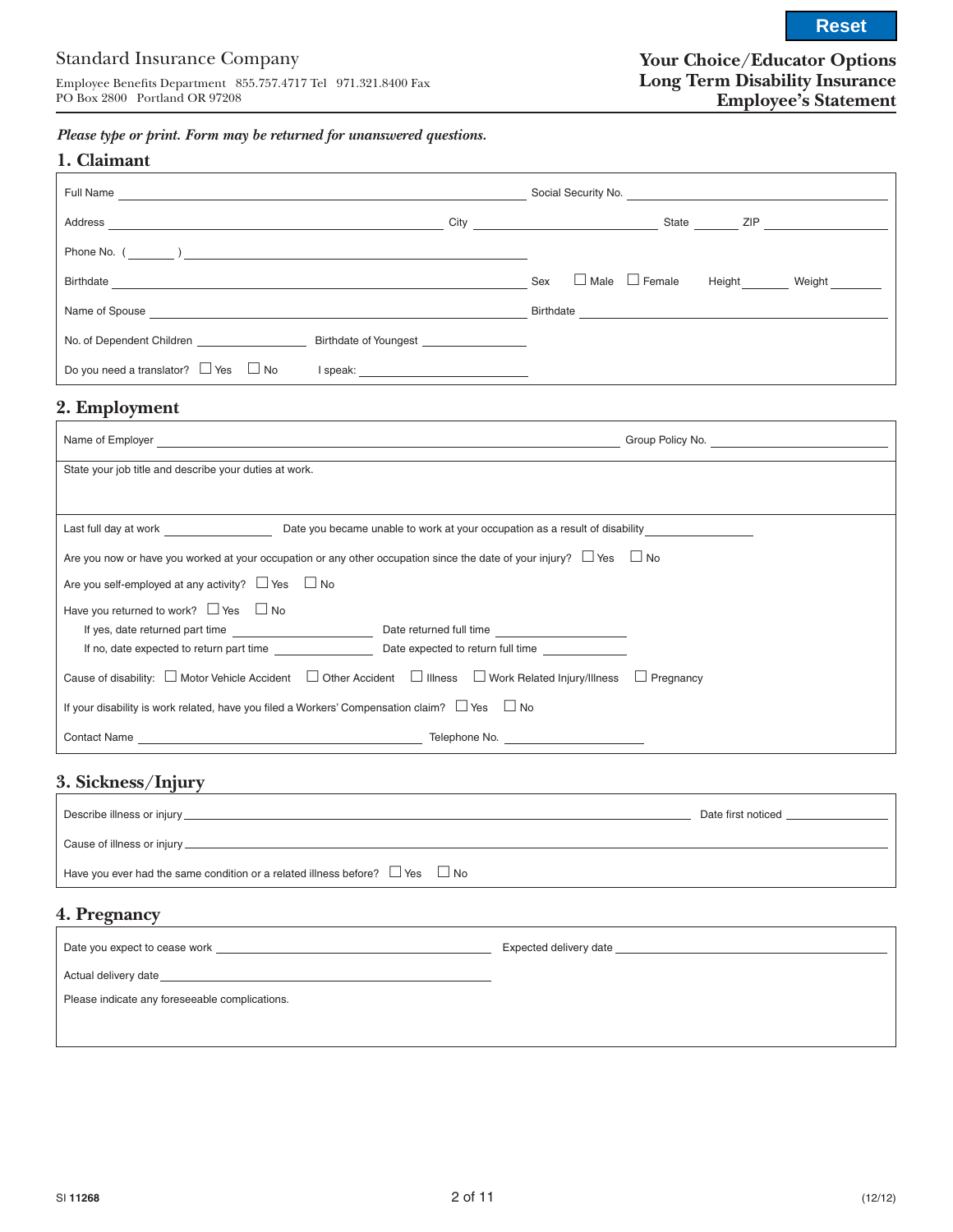### **5. Attending Physician** *List all physicians consulted for this injury or illness. Use separate sheet, if needed.*

| Physician's Name <b>Contract Contract Contract Contract Contract Contract Contract Contract Contract Contract Contract Contract Contract Contract Contract Contract Contract Contract Contract Contract Contract Contract Contra</b> |  |  |
|--------------------------------------------------------------------------------------------------------------------------------------------------------------------------------------------------------------------------------------|--|--|
|                                                                                                                                                                                                                                      |  |  |
|                                                                                                                                                                                                                                      |  |  |
| Date first consulted for this injury or illness Demonstration of the state of the Demonstration of Demonstration                                                                                                                     |  |  |
| Physician's Name <b>Discrete Contract Contract Contract Contract Contract Contract Contract Contract Contract Contract Contract Contract Contract Contract Contract Contract Contract Contract Contract Contract Contract Contra</b> |  |  |
|                                                                                                                                                                                                                                      |  |  |
|                                                                                                                                                                                                                                      |  |  |
| Date first consulted for this injury or illness ________________________________                                                                                                                                                     |  |  |

### **6. Hospital** *If you were hospitalized for this condition, please complete. Please attach copy of hospital bill if available.*

| Hospital Name. |                      | Address                     |
|----------------|----------------------|-----------------------------|
| From.          | Through <sub>-</sub> | Reason for Hospitalization. |

#### **7. History** *List all illnesses or injuries for which you have received treatment over the past five years. Use separate sheet if needed.*

| Ailment | Date | <b>Physician's Name</b> | <b>Complete Address</b> |
|---------|------|-------------------------|-------------------------|
|         |      |                         |                         |
|         |      |                         |                         |
|         |      |                         |                         |
|         |      |                         |                         |
|         |      |                         |                         |
|         |      |                         |                         |

### **8. Benefits From Other Sources**

| Have you applied for or are you receiving<br>benefits from:                                                 | Applied<br>Yes No | Receiving<br>Yes No | <b>Date Applied</b><br>For | Weekly | <b>Amount Received</b><br><b>Monthly</b> | <b>Effective</b><br>Date |
|-------------------------------------------------------------------------------------------------------------|-------------------|---------------------|----------------------------|--------|------------------------------------------|--------------------------|
| a. Social Security                                                                                          | L                 |                     |                            |        |                                          |                          |
| b. Workers' Compensation                                                                                    | L                 |                     |                            |        |                                          |                          |
| c. State Disability Insurance                                                                               | L                 |                     |                            |        |                                          |                          |
| d. Retirement or Pension (Employer, PERS, STRS, PERA, etc.)<br>Please specify type $\overline{\phantom{a}}$ | п                 |                     |                            |        |                                          |                          |
| e. Other<br>(e.g., unemployment or union benefits, etc.)                                                    | L                 |                     |                            |        |                                          |                          |
| Please send copies of any letters or notices approving or denying benefits.                                 |                   |                     |                            |        |                                          |                          |

*Please send copies of any letters or notices approving or denying benefits.* 

# **9. Vocational** *Complete the following and/or attach a resume.*

| Highest grade completed                                                                 |                            |               |                    |
|-----------------------------------------------------------------------------------------|----------------------------|---------------|--------------------|
| Work Experience: Complete the following starting with your most recent work experience. |                            |               |                    |
| Job Title & Employer                                                                    | <b>Dates of Employment</b> | <b>Duties</b> | <b>Last Salary</b> |
|                                                                                         | From<br>To                 |               |                    |
|                                                                                         | From<br>To                 |               |                    |
| 3.                                                                                      | From<br>To                 |               |                    |

#### **Acknowledgement**

I hereby certify that the answers I have made to the foregoing questions are both complete and true to the best of my knowledge and belief. I acknowledge that I have read the applicable fraud notice on page 4 of this form.

SIGNATURE DATE DESCRIPTION OF SERVICES AND LOCAL CONTRACTOR CONTRACTOR OF DATE OF DATE OF DATE OF DATE OF DATE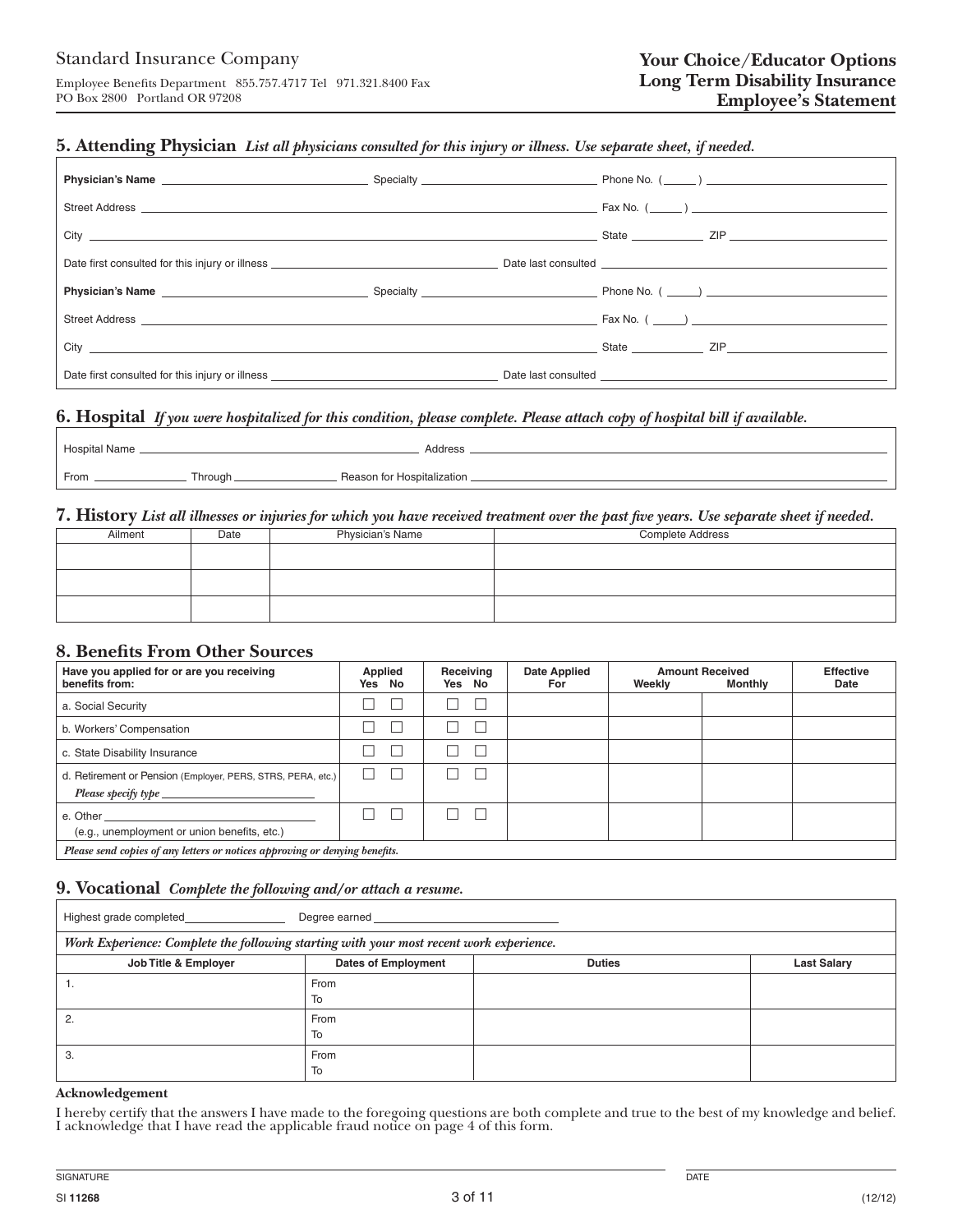Some states require us to provide the following information to you:

#### **ALABAMA, MARYLAND AND RHODE ISLAND RESIDENTS**

Any person who knowingly or willfully presents a false or fraudulent claim for payment of a loss or benefit or who knowingly or willfully presents false information in an application for insurance is guilty of a crime and may be subject to fines and confinement in prison.

#### **CALIFORNIA RESIDENTS**

For your protection, California law requires the following to appear on this form: Any person who knowingly presents a false or fraudulent claim for the payment of a loss is guilty of a crime and may be subject to fines and confinement in state prison.

#### **COLORADO RESIDENTS**

It is unlawful to knowingly provide false, incomplete or misleading facts or information to an insurance company for the purpose of defrauding or attempting to defraud the company. Penalties may include imprisonment, fines, denial of insurance, and civil damages. Any insurance company or agent of an insurance company who knowingly provides false, incomplete, or misleading facts or information to the policyholder or claimant for the purpose of defrauding or attempting to defraud the policyholder or claimant with regard to a settlement or award payable from insurance proceeds shall be reported to the Colorado division of insurance within the department of regulatory agencies.

#### **DISTRICT OF COLUMBIA RESIDENTS**

WARNING: It is a crime to provide false or misleading information to an insurer for the purpose of defrauding the insurer or any other person. Penalties include imprisonment and/or fines. In addition, an insurer may deny insurance benefits, if false information materially related to a claim was provided by the applicant.

#### **FLORIDA RESIDENTS**

Any person who knowingly and with intent to injure, defraud or deceive an insurance company, files a statement of claim or an application containing false, incomplete or misleading information is guilty of a felony of the third degree.

### **NEW JERSEY RESIDENTS**

Any person who knowingly files a statement of claim containing any false or misleading information is subject to criminal and civil penalties.

#### **NEW YORK RESIDENTS**

Any person who knowingly and with intent to defraud any insurance company or other person files an application for insurance or statement of claim, containing any materially false information, or conceals for the purpose of misleading, information concerning any fact material thereto, commits a fraudulent insurance act, which is a crime, and shall also be subject to civil penalty not to exceed five thousand dollars and the stated value of the claim for each such violation.

#### **PENNSYLVANIA RESIDENTS**

Any person who knowingly and with intent to defraud any insurance company or other person files an application for insurance or statement of claim containing any materially false information or conceals for the purpose of misleading, information concerning any fact material thereto commits a fraudulent insurance act, which is a crime and subjects such person to criminal and civil penalties.

### **ALL OTHER RESIDENTS**

Some states require us to inform you that any person who knowingly and with intent to injure, defraud or deceive an insurance company, or other person, files a statement containing false or misleading information concerning any fact material hereto commits a fraudulent insurance act which is subject to civil and/or criminal penalties, depending upon the state. Such actions may be deemed a felony and substantial fines may be imposed.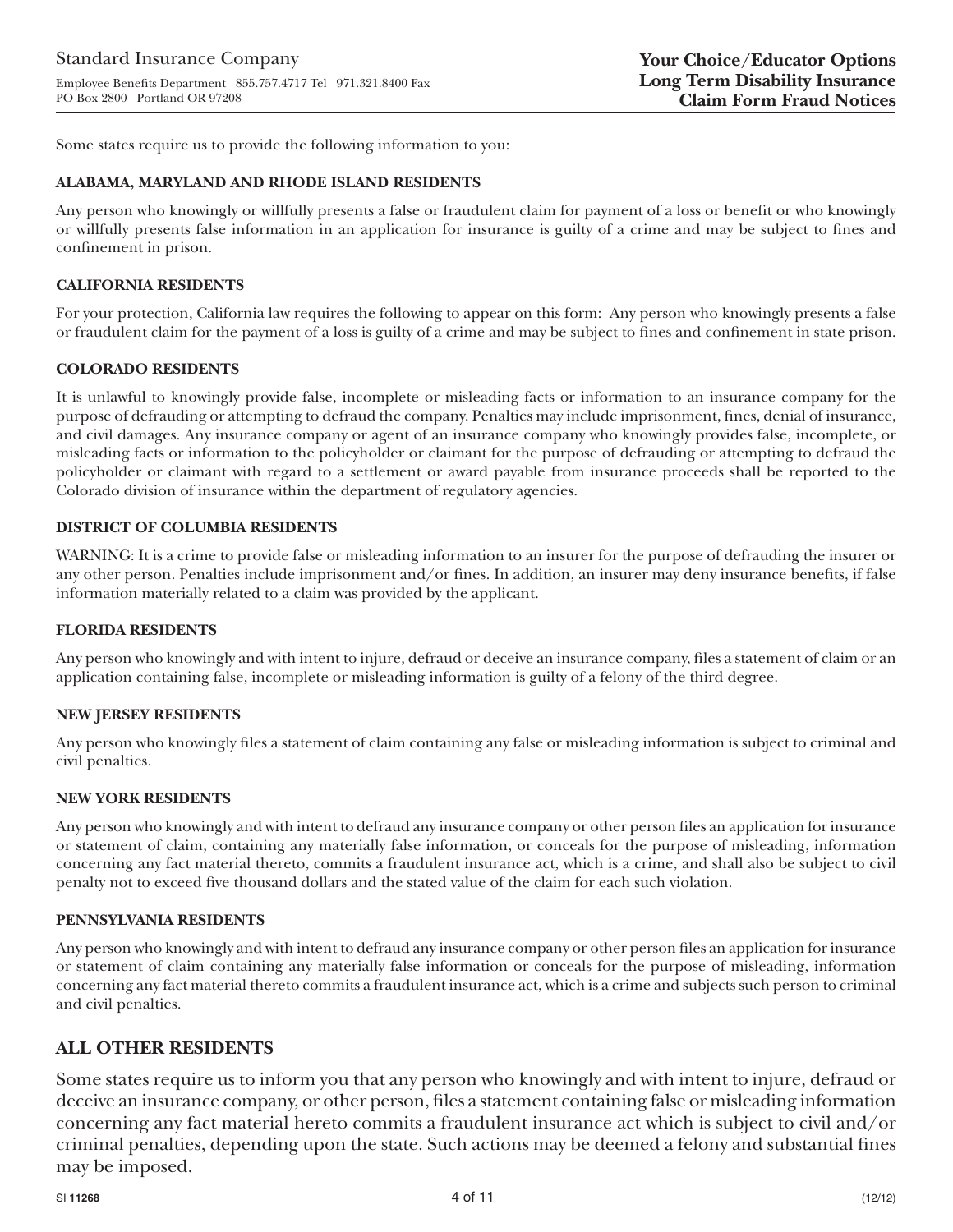**I AUTHORIZE THESE PERSONS** having any records or knowledge of me or my health:

- Any physician, medical practitioner or health care provider.
- Any hospital, clinic, pharmacy or other medical or medically related facility or association.<br>• Kaiser Permanente
- Kaiser Permanente.
- Any insurance company or annuity company.
- Any employer, policyholder or plan sponsor.
- Any organization or entity administering a benefit or leave program (including statutory benefits) or an annuity program.
- Any educational, vocational or rehabilitation counselor, organization or program.
- Any consumer reporting agency, financial institution, accountant, or tax preparer.
- Any government agency (*for example, Social Security Administration, Public Retirement System, Railroad Retirement Board, Workers' Compensation Board, etc.).*

### **TO GIVE THIS INFORMATION:**

- Charts, notes, x-rays, operative reports, lab and medication records and all other medical information about me, including medical history, diagnosis, testing and test results. Prognosis and treatment of any physical or mental condition, including:
	- Any disorder of the immune system, including HIV, Acquired Immune Deficiency Syndrome (AIDS) or other related syndromes or complexes.
	- Any communicable disease or disorder.
	- Any psychiatric or psychological condition, including test results, but excluding psychotherapy notes. Psychotherapy notes do not include a summary of diagnosis, functional status, the treatment plan, symptoms, prognosis and progress to date.
	- Any condition, treatment, or therapy related to substance abuse, including alcohol and drugs.

**and:** 

• Any non-medical information requested about me, including such things as education, employment history, earnings or finances, return to work accommodation discussions or evaluations, and eligibility for other benefits or leave periods including, but not limited to, claims status, benefit amount, payments, settlement terms, effective and termination dates, plan or program contributions, etc.

#### **TO STANDARD INSURANCE COMPANY, THE STANDARD LIFE INSURANCE COMPANY OF NEW YORK, THE STANDARD BENEFIT ADMINISTRATORS AND THEIR AUTHORIZED REPRESENTATIVES (referred to as "The Companies", individually and collectively), AND MY EMPLOYER'S ABSENCE MANAGEMENT PROGRAM ADMINISTRATOR ("Absence Manager").**

- I acknowledge that any agreements I have made to restrict my protected health information do not apply to this authorization and I instruct the persons and organizations identified above to release and disclose my entire medical record without restriction.
- I understand that each of The Companies and Absence Manager will gather my information only if they are administering or deciding my disability or leave of absence claim(s), and will use the information to determine my eligibility or entitlement for benefits or leave of absence.
- I understand that I have the right to refuse to sign this authorization and a right to revoke this authorization at any time by sending a written statement to The Companies and Absence Manager, except to the extent the authorization has been relied upon to disclose requested records. A revocation of the authorization, or the failure to sign the authorization, may impair The Companies and Absence Manager's ability to evaluate or process my claim(s), and may be a basis for denying or closing my  $claim(s)$  for benefits or leave of absence.
- I understand that in the course of conducting its business The Companies and Absence Manager may disclose to other parties information about me. They may release information to a reinsurer, a plan administrator, plan sponsor, or any person performing business or legal services for them in connection with my claim(s). I understand that The Companies and Absence Manager will release information to my employer necessary for absence management, for return to work and accommodation discussions, and when performing administration of my employer's self-funded (and not insured) disability plans.
- I understand that The Companies and Absence Manager comply with state and federal laws and regulations enacted to protect my privacy. I also understand that the information disclosed to them pursuant to this authorization may be subject to redisclosure with my authorization or as otherwise permitted or required by law. Information retained and disclosed by The Companies and Absence Manager may not be protected under the Health Insurance Portability and Accountability Act [HIPAA].
	- I understand and agree that this authorization as used to gather information shall remain in force from the date signed below:
	- For Standard Insurance Company, the duration of my claim(s) or 24 months, whichever occurs first.
	- For The Standard Life Insurance Company of New York, the duration of my claim(s) or 24 months, whichever occurs first.
	- For The Standard Benefit Administrators, the duration of my claim(s) administered by The Standard Benefit Administrators or 24 months, whichever occurs first.
	- For Absence Manager, 24 months.
- I understand and agree that The Companies and Absence Manager may share information with each other regarding my disability and leave of absence claim(s). This authorization to share information shall remain valid for 12 months from the date signed below.
- I acknowledge that I have read this authorization and the New Mexico notice on page 6. A photocopy or facsimile of this authorization is as valid as the original and will be provided to me upon request.

Name (please print) Social Security No.

Signature of Claimant/Representative Date

If signature is provided by legal representative (e.g., Attorney in Fact, guardian or conservator), please attach documentation of legal status.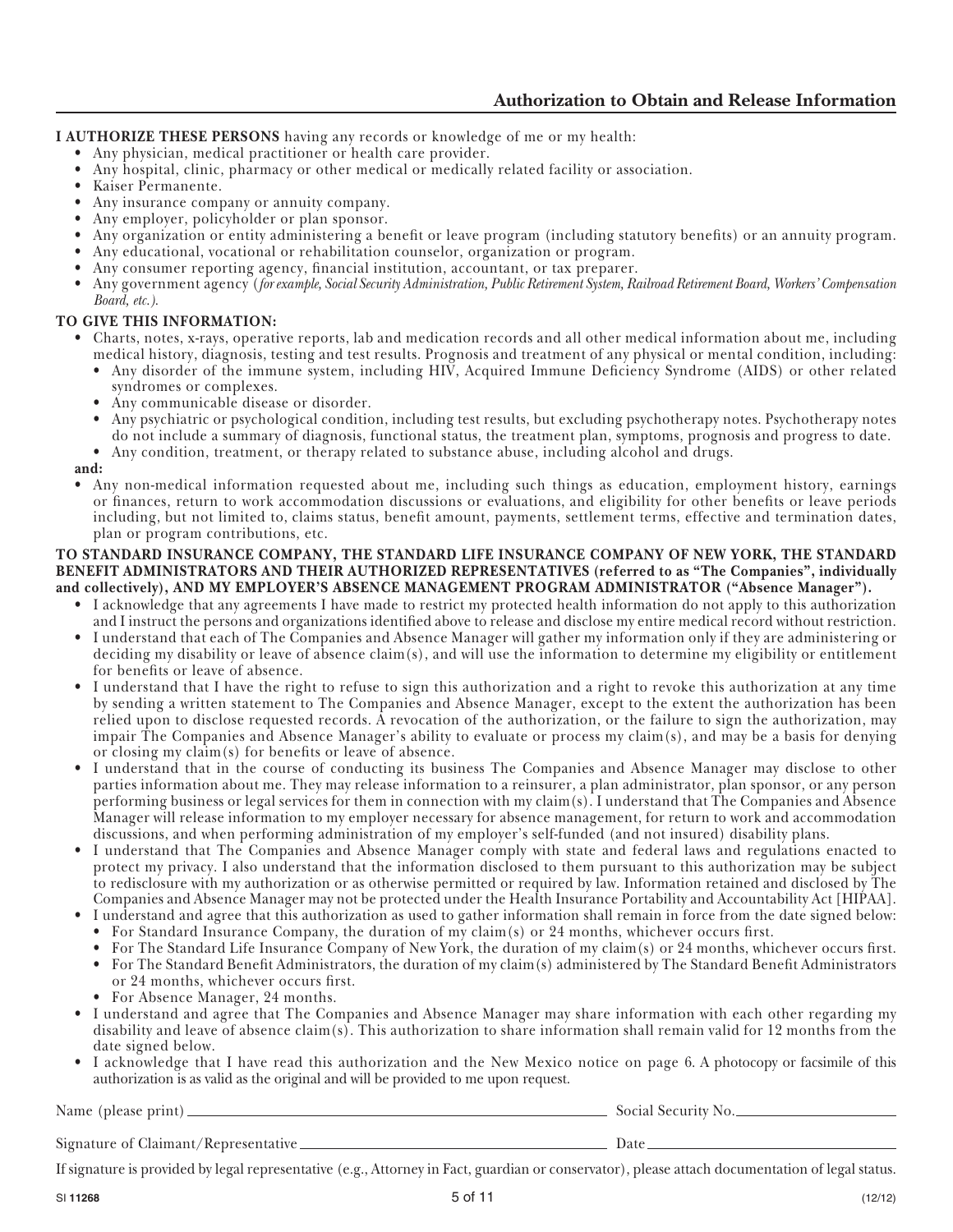Standard Insurance Company is a licensed insurance company in all states except New York. The Standard Life Insurance Company of New York is an insurance company licensed only in New York. An absence manager may be hired by your employer and may be one of The Companies.

### **FOR RESIDENTS OF NEW MEXICO**

The state of New Mexico requires Standard Insurance Company to provide you with the following information pursuant to its Domestic Abuse Insurance Protection Act.

The Authorization form allows Standard Insurance Company to obtain personal information as it determines your eligibility for insurance benefits. The information obtained from you and from other sources may include confidential abuse information. "Confidential abuse information" means information about acts of domestic abuse or abuse status, the work or home address or telephone number of a victim of domestic abuse or the status of an applicant or insured as a family member, employer or associate of a victim of domestic abuse or a person with whom an applicant or insured is known to have a direct, close personal, family or abuse-related counseling relationship. With respect to confidential abuse information, you may revoke this authorization in writing, effective ten days after receipt by Standard Insurance Company, understanding that doing so may result in a claim being denied or may adversely affect a pending insurance action.

Standard Insurance Company is prohibited by law from using abuse status as a basis for denying, refusing to issue, renew or reissue or canceling or otherwise terminating a policy, restricting or excluding coverage or benefits of a policy or charging a higher premium for a policy.

Upon written request you have the right to review your confidential abuse information obtained by Standard Insurance Company. Within 30 business days of receiving the request, Standard Insurance Company will mail you a copy of the information pertaining to you. After you have reviewed the information, you may request that we correct, amend or delete any confidential abuse information which you believe is incorrect. Standard Insurance Company will carefully review your request and make changes when justified. If you would like more information about this right or our information practices, a full notice can be obtained by writing to us.

If you wish to be a protected person (a victim of domestic abuse who has notified Standard Insurance Company that you are or have been a victim of domestic abuse) and participate in Standard Insurance Company's location information confidentiality program, your request should be sent to Standard Insurance Company.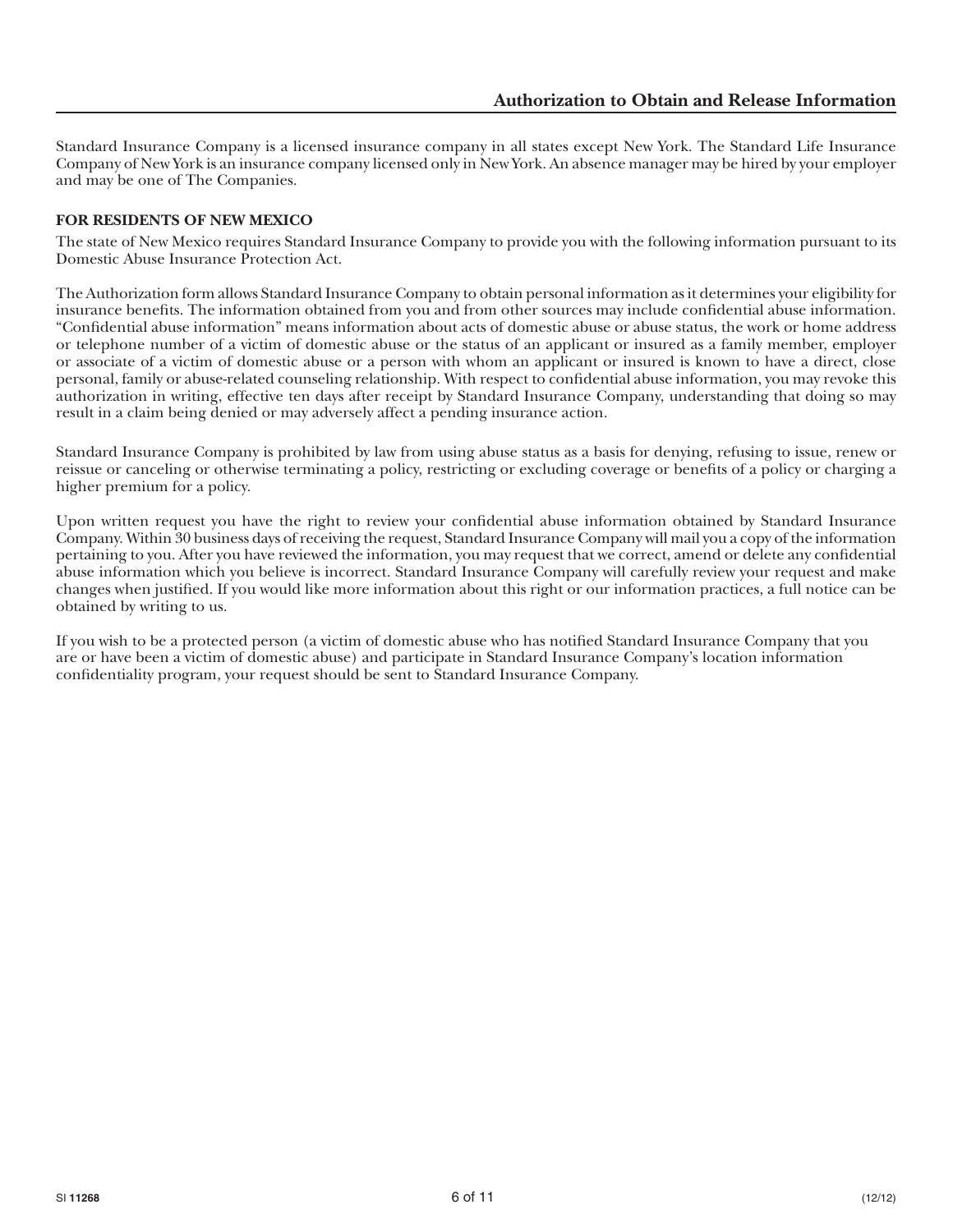# **Part A. To Be Completed By Employee**

*For a prompt review of your claim, ALL of this form must be thoroughly completed by the appropriate persons.*

| Full Name             | <b>Employer/Company Name</b> |                                 | Group Policy No. |     |
|-----------------------|------------------------------|---------------------------------|------------------|-----|
| Social Security No.   | Phone No.                    |                                 | <b>Birthdate</b> |     |
| Address               |                              | City                            | State            | ZIP |
| Date returned to work |                              | Date expected to return to work |                  |     |

# **Part B. To Be Completed By Attending Physician**

*The following information is needed to document the patient's inability to work. The patient is responsible for obtaining a complete form without expense to The Standard. Please complete this form and mail or fax it to The Standard using the contact information listed above.*

| A. Diagnosis<br>1. Diagnosis                                                                                                                                                                                             |                                                                             |  |                                                                              |                                                                   |                                                 |  | ICDA Classification          |  |  |
|--------------------------------------------------------------------------------------------------------------------------------------------------------------------------------------------------------------------------|-----------------------------------------------------------------------------|--|------------------------------------------------------------------------------|-------------------------------------------------------------------|-------------------------------------------------|--|------------------------------|--|--|
| <b>B.</b> Symptoms                                                                                                                                                                                                       |                                                                             |  |                                                                              | Weight<br>B/P<br>Height<br>Dominant Hand □ Left □ Right           |                                                 |  |                              |  |  |
| 2. Pregnancy (if applicable)                                                                                                                                                                                             | A. Expected date of delivery   B. Actual date of delivery                   |  |                                                                              |                                                                   | $\Box$ Vaginal $\Box$ C-section                 |  |                              |  |  |
| 3. History and Treatment                                                                                                                                                                                                 | A. Date you recommended the patient stop work                               |  |                                                                              |                                                                   | B. When did symptoms appear or accident happen? |  |                              |  |  |
| C. Has the patient ever had the same or similar condition? $\Box$ Yes $\Box$ No                                                                                                                                          |                                                                             |  | If yes, when?                                                                |                                                                   |                                                 |  |                              |  |  |
| D. Is this condition related to the patient's employment? $\Box$ Yes $\Box$ No                                                                                                                                           |                                                                             |  | E. Did you complete a Workers' Compensation claim form? $\Box$ Yes $\Box$ No |                                                                   |                                                 |  |                              |  |  |
| F. Date of first visit for this condition                                                                                                                                                                                | G. Frequency of subsequent visits:<br>□ Weekly □ Monthly □ Other __________ |  |                                                                              |                                                                   |                                                 |  | H. Date of most recent visit |  |  |
| I. Describe planned course and duration of treatment                                                                                                                                                                     |                                                                             |  |                                                                              |                                                                   |                                                 |  |                              |  |  |
| J. Hospitalization?<br>$\Box$ Yes $\Box$ No                                                                                                                                                                              | If yes, $\Box$ Inpatient $\Box$ Outpatient                                  |  | K. Name of Hospital                                                          |                                                                   |                                                 |  |                              |  |  |
| L. Address of Hospital                                                                                                                                                                                                   |                                                                             |  |                                                                              |                                                                   |                                                 |  |                              |  |  |
| M. Date admitted<br>Date discharged                                                                                                                                                                                      | N. Surgery?<br>$\Box$ Yes $\Box$ No                                         |  | O. Date Surgery completed/scheduled                                          |                                                                   |                                                 |  |                              |  |  |
| P. Reason/Surgery Type                                                                                                                                                                                                   |                                                                             |  | $\Box$ Yes $\Box$ No                                                         | Q. Surgery/Post-Surgery Complications?<br>If yes, please describe |                                                 |  |                              |  |  |
| 4. Level of Functional Impairment Please attach recent chart notes/pertinent records.                                                                                                                                    |                                                                             |  |                                                                              |                                                                   |                                                 |  |                              |  |  |
| A. Describe patient's physical and/or mental limitations and restrictions (functional capacity).                                                                                                                         |                                                                             |  |                                                                              |                                                                   |                                                 |  |                              |  |  |
| B. How long from today's date will the described limitations impair the patient?                                                                                                                                         |                                                                             |  |                                                                              |                                                                   |                                                 |  |                              |  |  |
| C. Factors Delaying Recovery (if applicable)                                                                                                                                                                             |                                                                             |  |                                                                              |                                                                   |                                                 |  |                              |  |  |
| D. When do you anticipate the patient can return to work? State anticipated date _______________________or,<br>unable to determine because of                                                                            |                                                                             |  | ., follow up in ______ months.                                               |                                                                   |                                                 |  |                              |  |  |
| E. Is the patient competent to manage insurance benefits? $\Box$ Yes $\Box$ No<br>If no, is the patient competent to appoint someone to help manage the insurance benefits? $\Box$ Yes $\Box$ No                         |                                                                             |  |                                                                              |                                                                   |                                                 |  |                              |  |  |
| 5. Physician Information Please type or print.                                                                                                                                                                           |                                                                             |  |                                                                              |                                                                   |                                                 |  |                              |  |  |
| Name of physician completing this form<br>Specialty<br>Phone No.                                                                                                                                                         |                                                                             |  |                                                                              |                                                                   |                                                 |  |                              |  |  |
| <b>Address</b>                                                                                                                                                                                                           | ZIP<br>City<br>State<br>Fax No.                                             |  |                                                                              |                                                                   |                                                 |  |                              |  |  |
| Acknowledgement - I certify that the answers I have made to the above questions are complete and true to the best of my knowledge and belief.<br>I acknowledge that I have read the fraud notice on page 8 of this form. |                                                                             |  |                                                                              |                                                                   |                                                 |  |                              |  |  |
| Signature                                                                                                                                                                                                                |                                                                             |  |                                                                              |                                                                   | Date                                            |  |                              |  |  |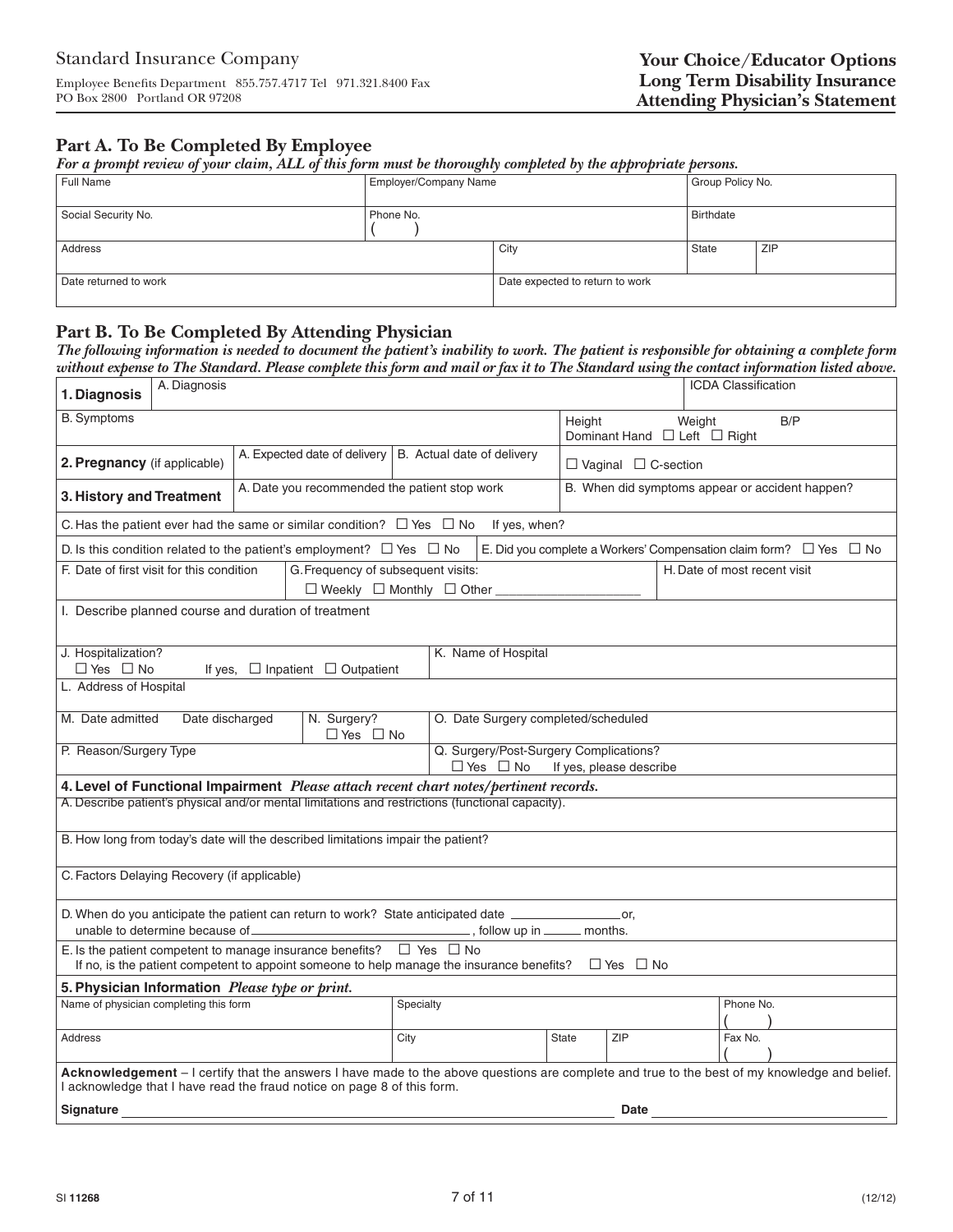Some states require us to provide the following information to you:

#### **ALABAMA, MARYLAND AND RHODE ISLAND RESIDENTS**

Any person who knowingly or willfully presents a false or fraudulent claim for payment of a loss or benefit or who knowingly or willfully presents false information in an application for insurance is guilty of a crime and may be subject to fines and confinement in prison.

#### **CALIFORNIA RESIDENTS**

For your protection, California law requires the following to appear on this form: Any person who knowingly presents a false or fraudulent claim for the payment of a loss is guilty of a crime and may be subject to fines and confinement in state prison.

#### **COLORADO RESIDENTS**

It is unlawful to knowingly provide false, incomplete or misleading facts or information to an insurance company for the purpose of defrauding or attempting to defraud the company. Penalties may include imprisonment, fines, denial of insurance, and civil damages. Any insurance company or agent of an insurance company who knowingly provides false, incomplete, or misleading facts or information to the policyholder or claimant for the purpose of defrauding or attempting to defraud the policyholder or claimant with regard to a settlement or award payable from insurance proceeds shall be reported to the Colorado division of insurance within the department of regulatory agencies.

#### **DISTRICT OF COLUMBIA RESIDENTS**

WARNING: It is a crime to provide false or misleading information to an insurer for the purpose of defrauding the insurer or any other person. Penalties include imprisonment and/or fines. In addition, an insurer may deny insurance benefits, if false information materially related to a claim was provided by the applicant.

#### **FLORIDA RESIDENTS**

Any person who knowingly and with intent to injure, defraud or deceive an insurance company, files a statement of claim or an application containing false, incomplete or misleading information is guilty of a felony of the third degree.

#### **NEW JERSEY RESIDENTS**

Any person who knowingly files a statement of claim containing any false or misleading information is subject to criminal and civil penalties.

#### **NEW YORK RESIDENTS**

Any person who knowingly and with intent to defraud any insurance company or other person files an application for insurance or statement of claim, containing any materially false information, or conceals for the purpose of misleading, information concerning any fact material thereto, commits a fraudulent insurance act, which is a crime, and shall also be subject to civil penalty not to exceed five thousand dollars and the stated value of the claim for each such violation.

#### **PENNSYLVANIA RESIDENTS**

Any person who knowingly and with intent to defraud any insurance company or other person files an application for insurance or statement of claim containing any materially false information or conceals for the purpose of misleading, information concerning any fact material thereto commits a fraudulent insurance act, which is a crime and subjects such person to criminal and civil penalties.

### **ALL OTHER RESIDENTS**

Some states require us to inform you that any person who knowingly and with intent to injure, defraud or deceive an insurance company, or other person, files a statement containing false or misleading information concerning any fact material hereto commits a fraudulent insurance act which is subject to civil and/or criminal penalties, depending upon the state. Such actions may be deemed a felony and substantial fines may be imposed.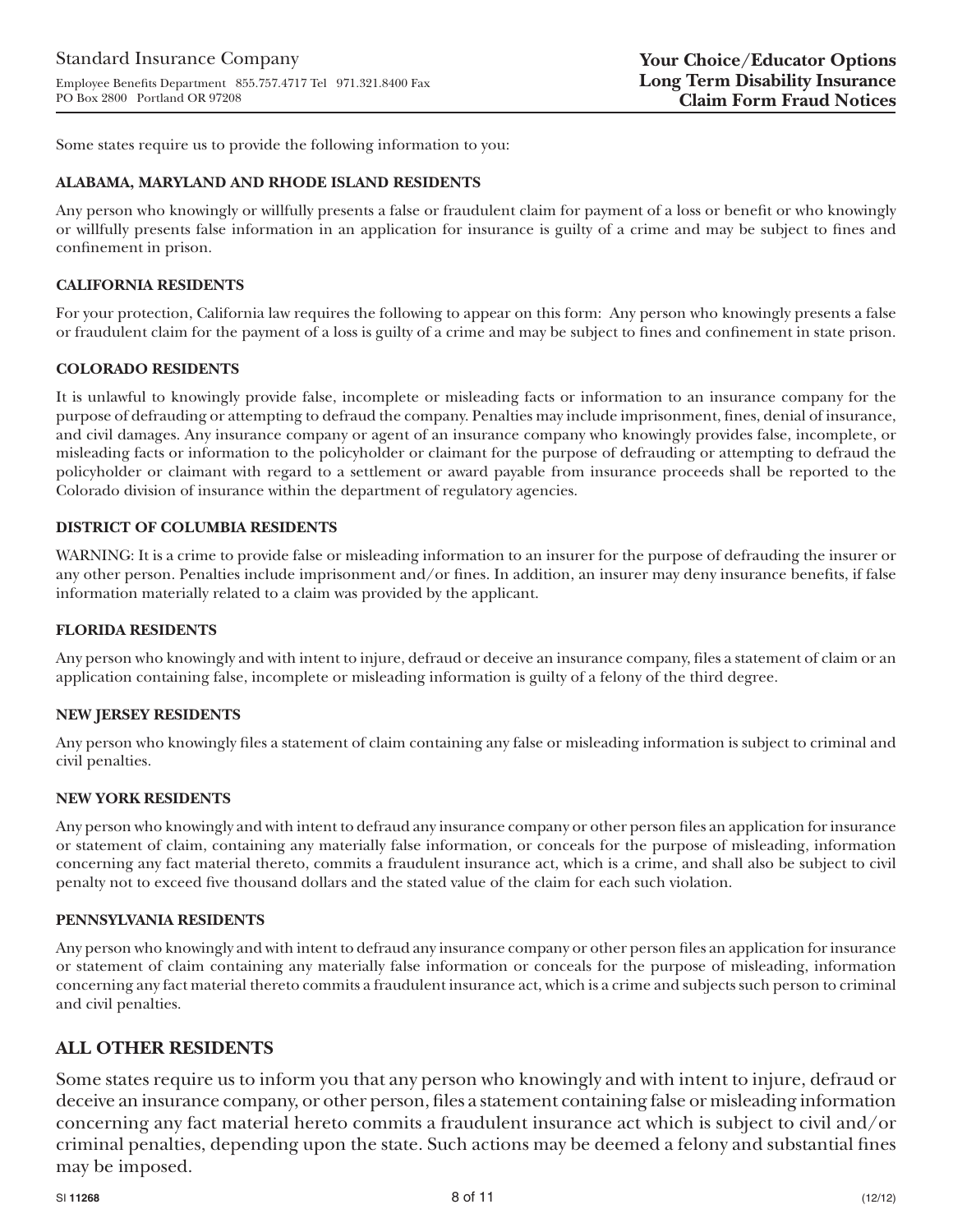# Standard Insurance Company

Employee Benefits Department  $\,$  855.757.4717 Tel  $\,$  971.321.8400 Fax PO Box 2800 Portland OR 97208

### **1. Employee**

| 2. Information                                                                                                                             |                                                               |                                  |                                                                 |
|--------------------------------------------------------------------------------------------------------------------------------------------|---------------------------------------------------------------|----------------------------------|-----------------------------------------------------------------|
| Date employee's LTD coverage became effective ________________Was employee insured under previous LTD carrier? □ Yes □ No □ Effective Date |                                                               |                                  |                                                                 |
| Work Location:                                                                                                                             |                                                               |                                  |                                                                 |
| Employee's status on date disability commenced:                                                                                            |                                                               |                                  |                                                                 |
| Last day of work before disability commenced $\Box$ $\Box$ Exempt or $\Box$ Non-Exempt                                                     |                                                               | $\Box$ Union or $\Box$ Non-Union |                                                                 |
|                                                                                                                                            |                                                               |                                  |                                                                 |
| $\Box$ No<br>$\Box$ Yes<br>Is disability caused or contributed to by employment?<br>Has employee filed a Workers' Compensation claim?      | $\Box$ Undetermined<br>$\Box$ Yes $\Box$ No $\Box$ Don't Know |                                  |                                                                 |
|                                                                                                                                            |                                                               |                                  |                                                                 |
|                                                                                                                                            |                                                               |                                  |                                                                 |
|                                                                                                                                            |                                                               |                                  |                                                                 |
| Is employment now terminated? $\Box$ Yes $\Box$ No                                                                                         | Is employment scheduled for termination? $\Box$ Yes $\Box$ No |                                  |                                                                 |
| Reason <b>Example 2018 Reason</b>                                                                                                          |                                                               |                                  |                                                                 |
| 3. Salary at Time of Disability Please check only one box.                                                                                 |                                                               |                                  |                                                                 |
| $\Box$ Basic Monthly Earnings<br>Monthly Rate \$                                                                                           | $\Box$ Basic Weekly Earnings                                  | Weekly Rate \$                   |                                                                 |
| $\Box$ Basic Yearly Earnings<br>Annual Rate \$                                                                                             | $\Box$ Basic Hourly Earnings                                  | Hourly Rate \$                   |                                                                 |
| $\Box$ Basic Annual Contract Earnings<br>Contract Amount \$                                                                                |                                                               |                                  | Length of Contract: $\Box$ 9 month $\Box$ 12 month $\Box$ Other |
| $\Box$ Shift Differential                                                                                                                  |                                                               |                                  |                                                                 |

Date of last increase Earnings prior to increase Effective date

# **4. Deductible Income/Benefits From Other Sources**

Is employee receiving any other contract pay?  $\Box$  Yes  $\Box$  No

| Is employee covered by or now receiving benefits<br>from the following?       | Covered<br>Yes No | Receiving<br>Don't<br>Yes No Know | Date of<br>Application | Weekly | Amount<br><b>Monthly</b> | <b>Effective</b><br>Date |
|-------------------------------------------------------------------------------|-------------------|-----------------------------------|------------------------|--------|--------------------------|--------------------------|
| a. Social Security                                                            |                   |                                   |                        |        |                          |                          |
| b. Workers' Compensation                                                      |                   |                                   |                        |        |                          |                          |
| c. State Disability Insurance                                                 |                   |                                   |                        |        |                          |                          |
| d. Retirement or Pension (Employer, PERS, STRS, PERA, etc.)<br>Please specify | П                 |                                   |                        |        |                          |                          |
| e. Other<br>(e.g., unemployment or union benefits)                            |                   |                                   |                        |        |                          |                          |

per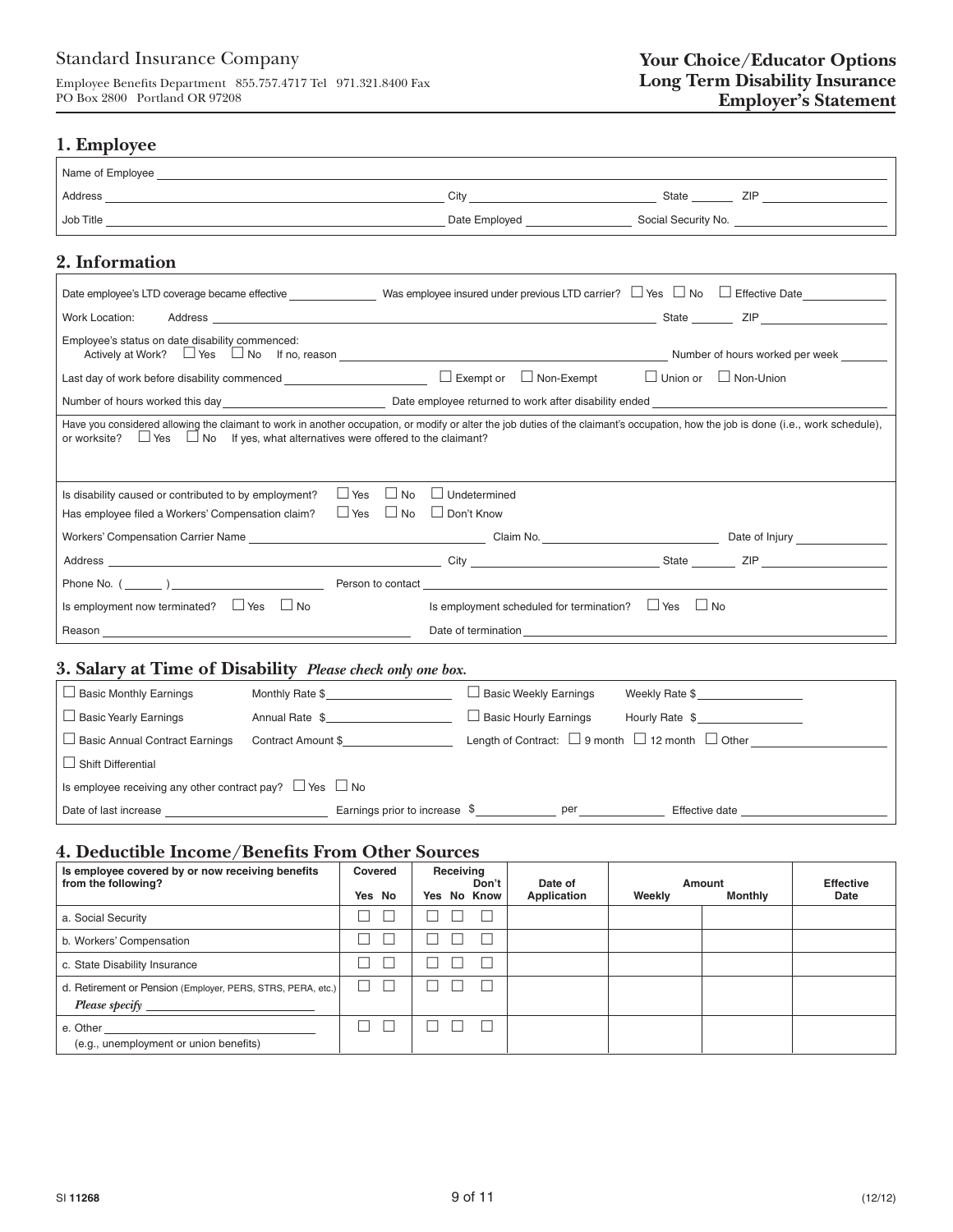Employee Benefits Department  $855.757.4717$  Tel 971.321.8400 Fax PO Box 2800 Portland OR 97208

### **5. Life Insurance**

| Was employee covered by Group Life Insurance with<br>The Standard on cease work date? $\Box$ Yes $\Box$ No | Date life insurance became effective<br>Please attach original enrollment card. |  |  |  |  |
|------------------------------------------------------------------------------------------------------------|---------------------------------------------------------------------------------|--|--|--|--|
| Amount of Basic Life insurance \$ Additional/Optional \$ Supplemental \$                                   | $AD&D$ \$                                                                       |  |  |  |  |
| Dependent's Coverage? $\Box$ Yes $\Box$ No If yes, $\Box$ Spouse $\Box$ Child                              |                                                                                 |  |  |  |  |
| <b>IMPORTANT:</b> Please continue payment of premiums until otherwise notified.                            |                                                                                 |  |  |  |  |

# **6. Tax Information**

| Is this employee subject to: Social Security taxes?                                                                                              | State Disability taxes? | $\Box$ Yes<br>$\Box$ Yes | $\Box$ No<br>$\Box$ No | Medicare taxes?<br>Unemployment Compensation taxes? | Yes<br>l Yes | $\Box$ No<br>$\square$ No |
|--------------------------------------------------------------------------------------------------------------------------------------------------|-------------------------|--------------------------|------------------------|-----------------------------------------------------|--------------|---------------------------|
| If subject to Social Security taxes what are the employee's year to date Social Security wages?                                                  |                         |                          |                        |                                                     |              |                           |
| What percentage of the LTD premium does the employee pay<br>% with "pre-tax" funds.*                                                             |                         |                          |                        |                                                     |              |                           |
| % with funds that have been taxed.*<br>the employee pay                                                                                          |                         |                          |                        |                                                     |              |                           |
| $\square$ Yes $\square$ No<br>f If yes, are employer paid premiums included in the employee's salary?                                            |                         |                          |                        |                                                     |              |                           |
| *IMPORTANT: Remember to calculate the premium contribution percentage information according to the IRS Group Policy (three year averaging) rule. |                         |                          |                        |                                                     |              |                           |

### **7. Attachments**

 *Please attach copies of the following:*

- 
- **b. Enrollment or Election Form for Long Term Disability Insurance**
- a. Job Description Checker of Documents C. Income From Other Sources (Deductible Benefits) Documents<br> **b. Enrollment or Election Form for Long Term Disability Insurance** (Social Security, Workers' Compensation, PERS, etc.)

# **8. Employer Representative Completing This Form**

|                                                                                                                                                                                                                                                   | City <b>Community</b> City <b>Community</b> City <b>Community</b> City <b>Community</b> Community Community Community Community Community Community Community Community Community Community Community Community Community Community Community Comm |  |                                 |  |  |  |
|---------------------------------------------------------------------------------------------------------------------------------------------------------------------------------------------------------------------------------------------------|----------------------------------------------------------------------------------------------------------------------------------------------------------------------------------------------------------------------------------------------------|--|---------------------------------|--|--|--|
| Acknowledgement<br>I hereby certify that the answers I have made to the foregoing questions are both complete and true to the best of my knowledge and belief. I acknowledge that I have read the applicable fraud notice on page 11 of this form |                                                                                                                                                                                                                                                    |  |                                 |  |  |  |
| Signature experience and the state of the state of the state of the state of the state of the state of the state of the state of the state of the state of the state of the state of the state of the state of the state of th                    |                                                                                                                                                                                                                                                    |  | Date <u>___________________</u> |  |  |  |
|                                                                                                                                                                                                                                                   |                                                                                                                                                                                                                                                    |  |                                 |  |  |  |
|                                                                                                                                                                                                                                                   |                                                                                                                                                                                                                                                    |  | Fax No. $($                     |  |  |  |